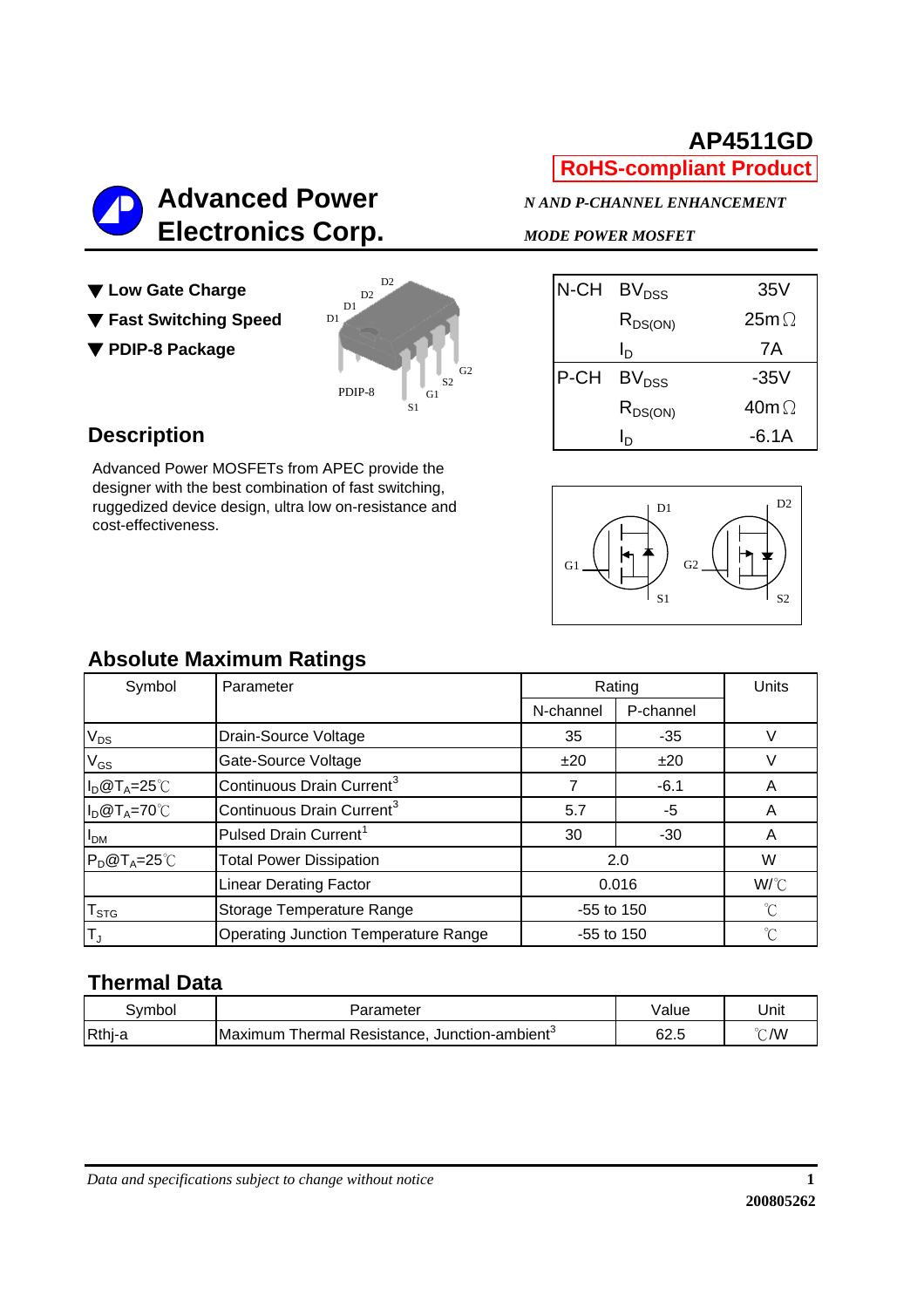

# **N-CH Electrical Characteristics@Tj =25o C(unless otherwise specified)**

| Symbol                                                     | Parameter                                           | <b>Test Conditions</b>                                   | Min. | Typ.           | Max.                     | Units     |
|------------------------------------------------------------|-----------------------------------------------------|----------------------------------------------------------|------|----------------|--------------------------|-----------|
| $BV_{DSS}$                                                 | Drain-Source Breakdown Voltage                      | V <sub>GS</sub> =0V, I <sub>D</sub> =250uA               | 35   |                |                          | V         |
| $\triangle$ BV <sub>DSS</sub> / $\triangle$ T <sub>i</sub> | Breakdown Voltage Temperature Coefficient           | Reference to 25℃, I <sub>D</sub> =1mA                    |      | 0.02           | $\overline{\phantom{a}}$ | V/°C      |
| $R_{DS(ON)}$                                               | Static Drain-Source On-Resistance <sup>2</sup>      | $V_{GS}$ =10V, $I_D$ =7A                                 |      | 20             | 25                       | $m\Omega$ |
|                                                            |                                                     | $V_{GS}$ =4.5V, $I_{D}$ =5A                              |      | 30             | 37                       | $m\Omega$ |
| $V_{GS(th)}$                                               | Gate Threshold Voltage                              | V <sub>DS</sub> =V <sub>GS</sub> , I <sub>D</sub> =250uA | 1    |                | 3                        | V         |
| $g_{fs}$                                                   | <b>Forward Transconductance</b>                     | V <sub>DS</sub> =10V, I <sub>D</sub> =7A                 |      | 9              |                          | S         |
| $I_{DSS}$                                                  | Drain-Source Leakage Current                        | $V_{DS}$ =35V, $V_{GS}$ =0V                              |      |                | 1                        | uA        |
|                                                            | Drain-Source Leakage Current (T <sub>j</sub> =70°C) | V <sub>DS</sub> =28V, V <sub>GS</sub> =0V                |      |                | 25                       | uA        |
| $I_{GSS}$                                                  | Gate-Source Leakage                                 | V <sub>GS</sub> =±20V                                    |      |                | ±100                     | nA        |
| $Q_g$                                                      | Total Gate Charge <sup>2</sup>                      | $ID=7A$                                                  |      | 11             | 18                       | nC        |
| $\mathsf{Q}_{\mathsf{gs}}$                                 | Gate-Source Charge                                  | $V_{DS} = 28V$                                           |      | 3              | ٠                        | nC        |
| $\mathsf{Q}_{\underline{\mathsf{gd}}}$                     | Gate-Drain ("Miller") Charge                        | $V_{GS} = 4.5V$                                          |      | 6              | $\overline{\phantom{0}}$ | nС        |
| $t_{d(on)}$                                                | Turn-on Delay Time <sup>2</sup>                     | $V_{DS} = 18V$                                           |      | 12             | $\overline{\phantom{0}}$ | ns        |
| $t_{\sf r}$                                                | <b>Rise Time</b>                                    | $ID=1A$                                                  |      | $\overline{7}$ | $\blacksquare$           | ns        |
| $t_{d(off)}$                                               | <b>Turn-off Delay Time</b>                          | $R_G = 3.3 \Omega$ , $V_{GS} = 10V$                      |      | 22             | Ξ.                       | ns        |
| $t_f$                                                      | <b>Fall Time</b>                                    | $R_D = 18 \Omega$                                        |      | 6              | $\overline{\phantom{a}}$ | ns        |
| $C_{\text{iss}}$                                           | Input Capacitance                                   | $V_{GS} = 0V$                                            |      | 830            | 1330                     | pF        |
| $C_{\rm oss}$                                              | <b>Output Capacitance</b>                           | $V_{DS} = 25V$                                           |      | 150            | $\overline{\phantom{0}}$ | pF        |
| $C_{\text{rss}}$                                           | Reverse Transfer Capacitance                        | $f=1.0$ MHz                                              |      | 110            | $\overline{\phantom{0}}$ | рF        |
| $R_{g}$                                                    | Gate Resistance                                     | $f=1.0$ MHz                                              |      | 1.2            | 1.8                      | $\Omega$  |

### **Source-Drain Diode**

| Symbol   | Parameter                          | <b>Test Conditions</b>                                   | Min.                     | $\tau_{VD}$ . | Max. | Units |
|----------|------------------------------------|----------------------------------------------------------|--------------------------|---------------|------|-------|
| $V_{SD}$ | Forward On Voltage <sup>2</sup>    | $\mathsf{II}_\mathrm{S} = 1.7$ A, V $_\mathrm{GS} = 0$ V | -                        |               | ົ    |       |
| $t_{rr}$ | Reverse Recovery Time <sup>2</sup> | $Is=7A, VGS=0V$                                          | $\overline{\phantom{0}}$ | 18            |      | ns    |
| $Q_{rr}$ | Reverse Recovery Charge            | $dl/dt = 100A/\mu s$                                     | -                        | $\sim$        | -    | nС    |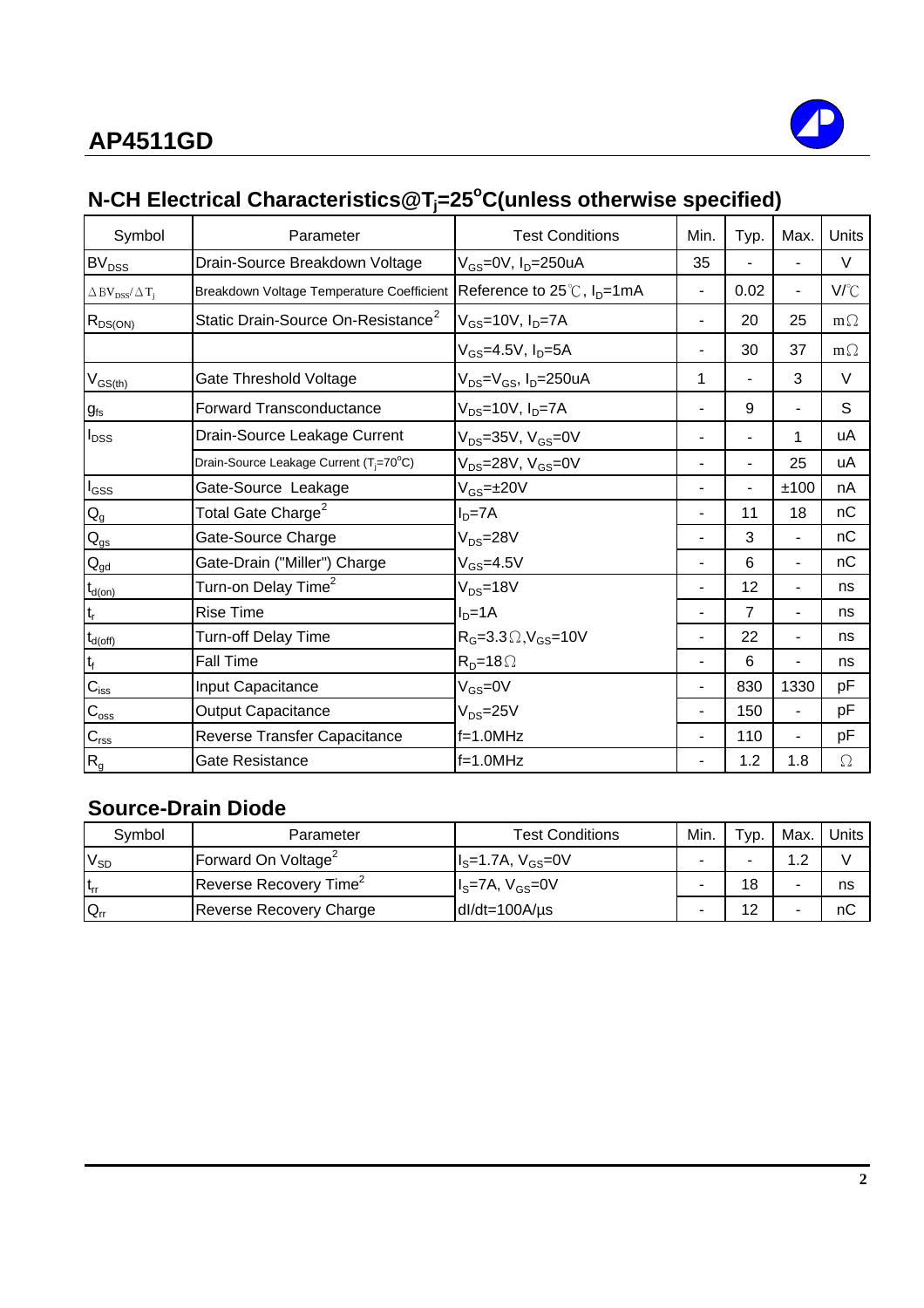

# **P-CH Electrical Characteristics@Tj=25<sup>o</sup> C(unless otherwise specified)**

| Symbol                                               | Parameter                                      | <b>Test Conditions</b>                     | Min.           | Typ.           | Max.                     | Units     |
|------------------------------------------------------|------------------------------------------------|--------------------------------------------|----------------|----------------|--------------------------|-----------|
| BV <sub>DSS</sub>                                    | Drain-Source Breakdown Voltage                 | $V_{GS} = 0V$ , $I_D = -250uA$             | $-35$          |                |                          | V         |
| $\Delta$ BV <sub>DSS</sub> / $\Delta$ T <sub>j</sub> | Breakdown Voltage Temperature Coefficient      | Reference to $25^{\circ}$ C, $I_{D}$ =-1mA | $\overline{a}$ | $-0.02$        | $\overline{\phantom{0}}$ | V/°C      |
| $R_{DS(ON)}$                                         | Static Drain-Source On-Resistance <sup>2</sup> | $V_{GS}$ =-10V, $I_{D}$ =-6A               | $\blacksquare$ | 35             | 40                       | $m\Omega$ |
|                                                      |                                                | $V_{GS}$ =-4.5V, $I_{D}$ =-4A              |                | 53             | 60                       | $m\Omega$ |
| $V_{GS(th)}$                                         | Gate Threshold Voltage                         | $V_{DS} = V_{GS}$ , I <sub>D</sub> =-250uA | -1             |                | $-3$                     | V         |
| $g_{\rm fs}$                                         | <b>Forward Transconductance</b>                | $V_{DS}$ =-10V, $I_{D}$ =-6A               |                | 9              |                          | S         |
| $I_{DSS}$                                            | Drain-Source Leakage Current                   | $V_{DS} = -35V$ , $V_{GS} = 0V$            | $\overline{a}$ | $\blacksquare$ | $-1$                     | uA        |
|                                                      | Drain-Source Leakage Current (F70°C)           | $V_{DS}$ =-28V, $V_{GS}$ =0V               |                |                | $-25$                    | uA        |
| $I_{GSS}$                                            | Gate-Source Leakage                            | $V_{GS} = \pm 20V$                         |                |                | ±100                     | nA        |
| $\mathsf{Q}_{\mathsf{g}}$                            | Total Gate Charge <sup>2</sup>                 | $ID=-6A$                                   |                | 10             | 16                       | nC        |
| $\mathsf{Q}_{\mathsf{gs}}$                           | Gate-Source Charge                             | $V_{DS} = -28V$                            |                | $\mathbf{2}$   | $\overline{\phantom{0}}$ | nC        |
| $Q_{\underline{gd}}$                                 | Gate-Drain ("Miller") Charge                   | $V_{GS} = -4.5V$                           | $\blacksquare$ | 6              | $\blacksquare$           | nC        |
| $t_{\underline{\text{d}(on)}}$                       | Turn-on Delay Time <sup>2</sup>                | $V_{DS} = -18V$                            |                | 10             |                          | ns        |
| $\mathsf{t}_{\mathsf{r}}$                            | <b>Rise Time</b>                               | $ID=-1A$                                   |                | 6              |                          | ns        |
| $t_{d(\text{off})}$                                  | Turn-off Delay Time                            | $R_{G} = 3.3 \Omega$ , $V_{GS} = -10V$     |                | 26             |                          | ns        |
| $t_f$                                                | <b>Fall Time</b>                               | $RD=18\Omega$                              |                | 7              |                          | ns        |
| $C_{\text{iss}}$                                     | Input Capacitance                              | $V_{GS} = 0V$                              |                | 690            | 1100                     | pF        |
| $C_{\rm oss}$                                        | <b>Output Capacitance</b>                      | $V_{DS} = -25V$                            | $\overline{a}$ | 165            | $\overline{\phantom{0}}$ | pF        |
| $\mathbf{C}_{\text{rss}}$                            | Reverse Transfer Capacitance                   | f=1.0MHz                                   |                | 130            |                          | рF        |
| $R_{g}$                                              | Gate Resistance                                | $f=1.0$ MHz                                |                | 5.2            | 7.8                      | $\Omega$  |

### **Source-Drain Diode**

| Svmbol     | Parameter                          | <b>Test Conditions</b>                     | Min. | $\tau_{VD}$ .  | Max.           | Units i |
|------------|------------------------------------|--------------------------------------------|------|----------------|----------------|---------|
| $V_{SD}$   | Forward On Voltage <sup>2</sup>    | I <sub>s</sub> =-1.7A, V <sub>GS</sub> =0V |      |                | $\overline{ }$ |         |
| $ t_{rr} $ | Reverse Recovery Time <sup>2</sup> | $Is=-6A, VGS=0V$                           |      | 20             |                | ns      |
| $Q_{rr}$   | Reverse Recovery Charge            | $dl/dt = -100A/\mu s$                      |      | $\overline{2}$ |                | nС      |

### **Notes:**

1.Pulse width limited by Max. junction temperature.

2.Pulse test

3.Surface mounted on 1 in<sup>2</sup> copper pad of FR4 board , t <u><</u>10sec ; 90℃/W when mounted on min. copper pad.

THIS PRODUCT IS SENSITIVE TO ELECTROSTATIC DISCHARGE, PLEASE HANDLE WITH CAUTION.

USE OF THIS PRODUCT AS A CRITICAL COMPONENT IN LIFE SUPPORT OR OTHER SIMILAR SYSTEMS IS NOT AUTHORIZED. APEC DOES NOT ASSUME ANY LIABILITY ARISING OUT OF THE APPLICATION OR USE OF ANY PRODUCT OR CIRCUIT DESCRIBED HEREIN; NEITHER DOES IT CONVEY ANY LICENSE UNDER ITS PATENT RIGHTS, NOR THE RIGHTS OF OTHERS. APEC RESERVES THE RIGHT TO MAKE CHANGES WITHOUT FURTHER NOTICE TO ANY PRODUCTS HEREIN TO IMPROVE RELIABILITY, FUNCTION OR DESIGN.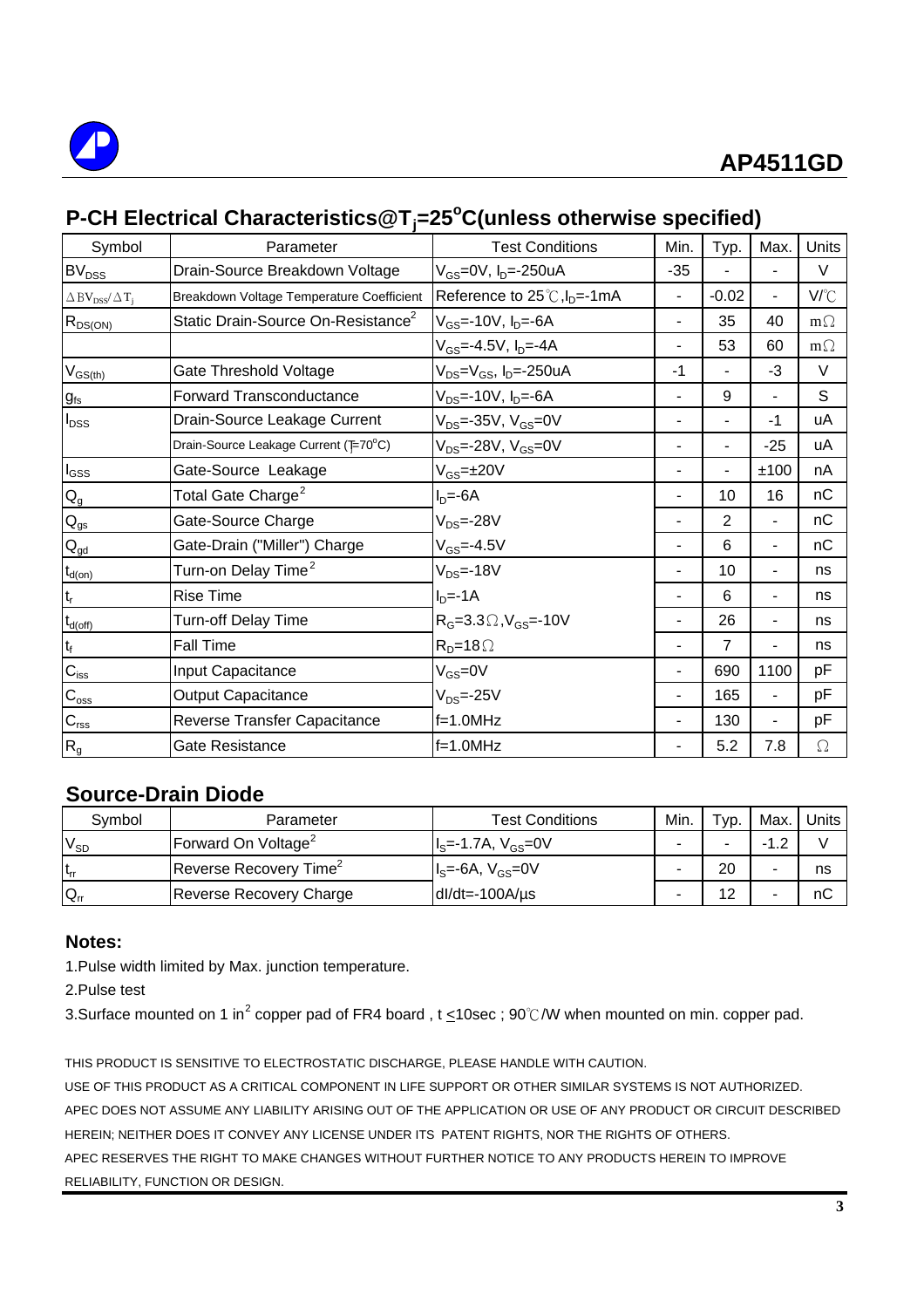

**N-Channel**





 **Fig 3. On-Resistance v.s. Gate Voltage Fig 4. Normalized On-Resistance**





 **Fig 1. Typical Output Characteristics Fig 2. Typical Output Characteristics**



 **v.s. Junction Temperature**



Fig 5. Forward Characteristic of Fig 6. Gate Threshold Voltage v.s. **Reverse Diode Junction Temperature**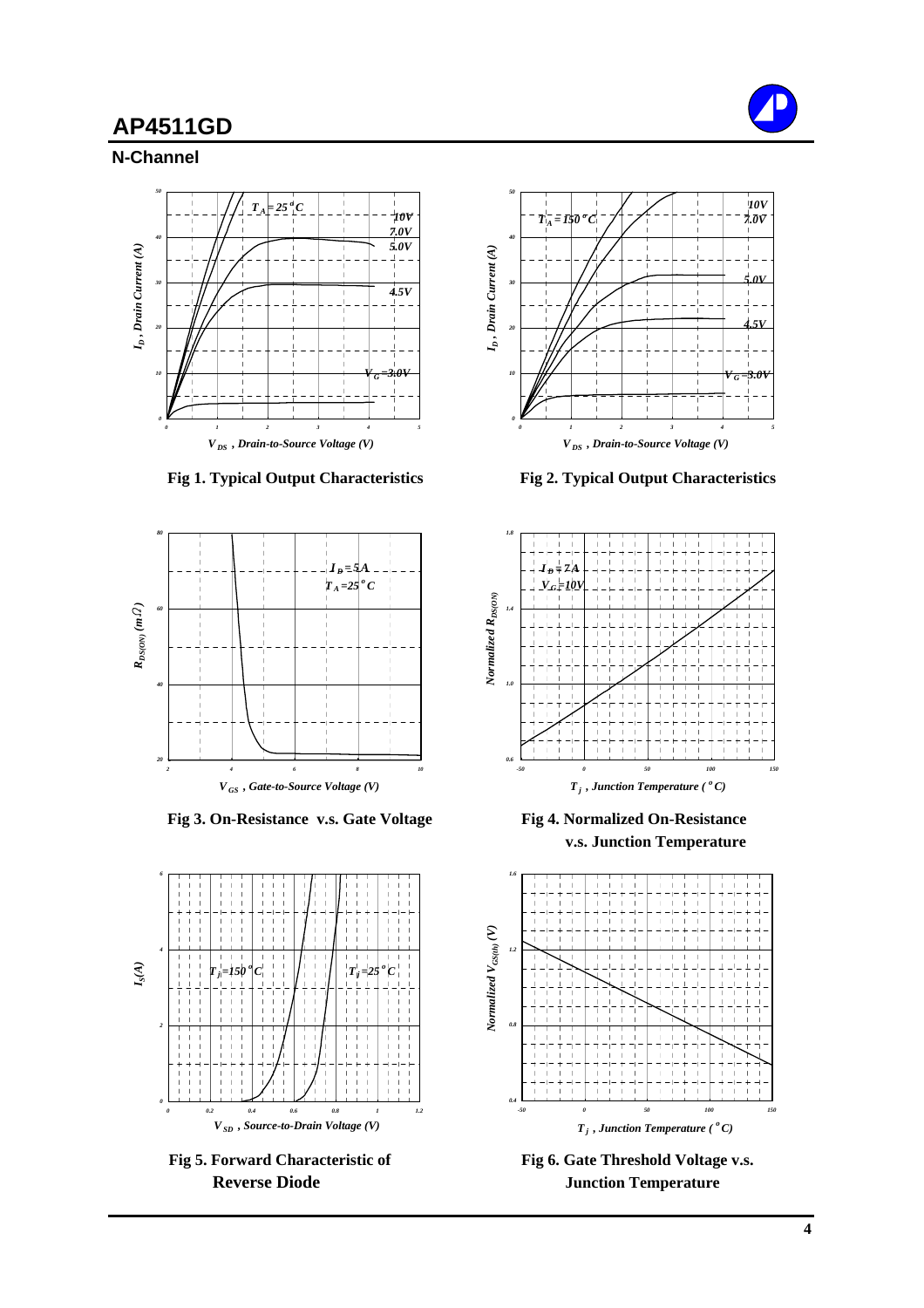









 **Fig 7. Gate Charge Characteristics Fig 8. Typical Capacitance Characteristics**



Fig 9. Maximum Safe Operating Area Fig 10. Effective Transient Thermal Impedance



**Fig 11. Transfer Characteristics** Fig 12. Gate Charge Waveform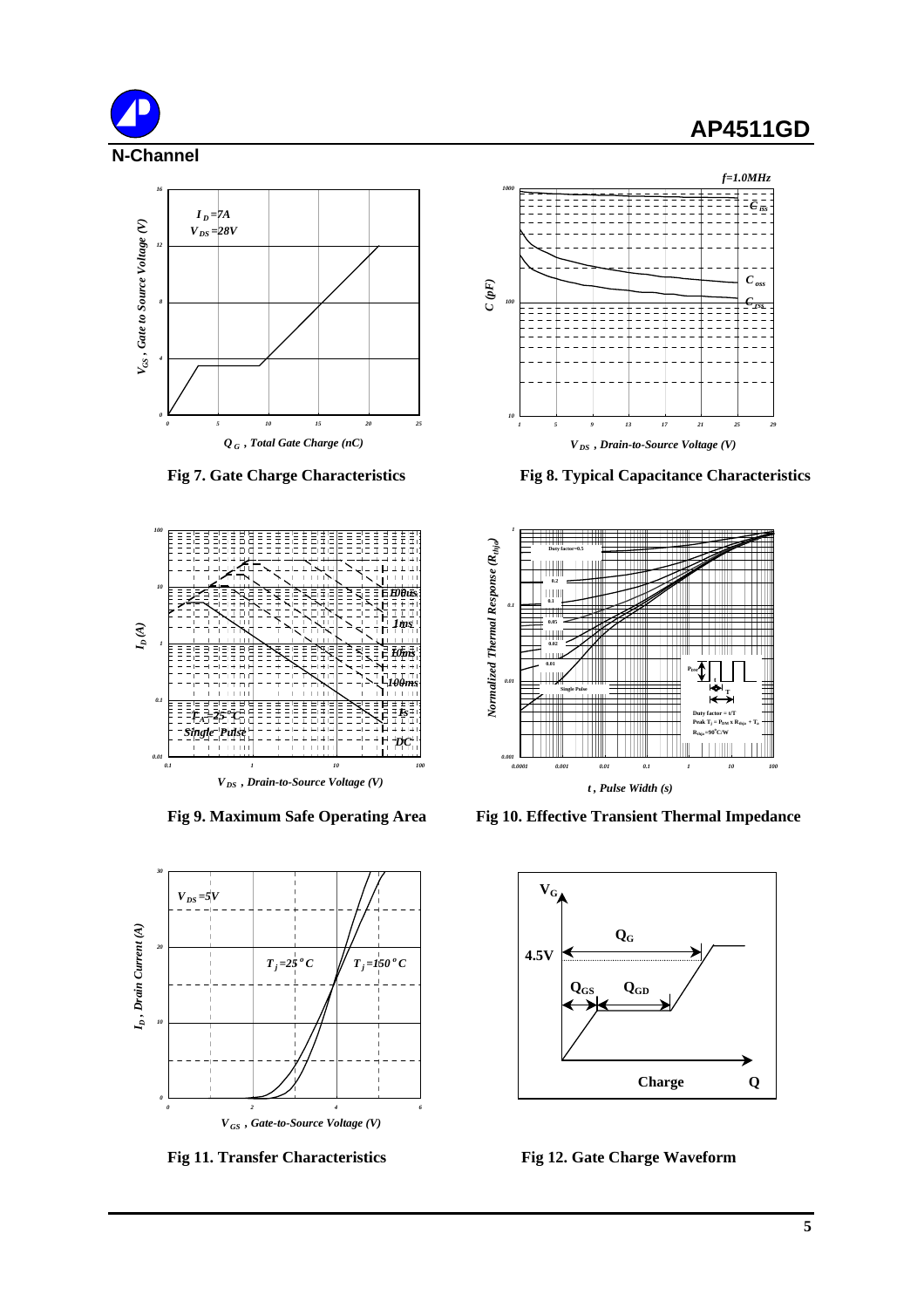





 **Fig 3. On-Resistance v.s. Gate Voltage Fig 4. Normalized On-Resistance**





 **Fig 1. Typical Output Characteristics Fig 2. Typical Output Characteristics**



 **v.s. Junction Temperature**



**Reverse Diode Junction Temperature**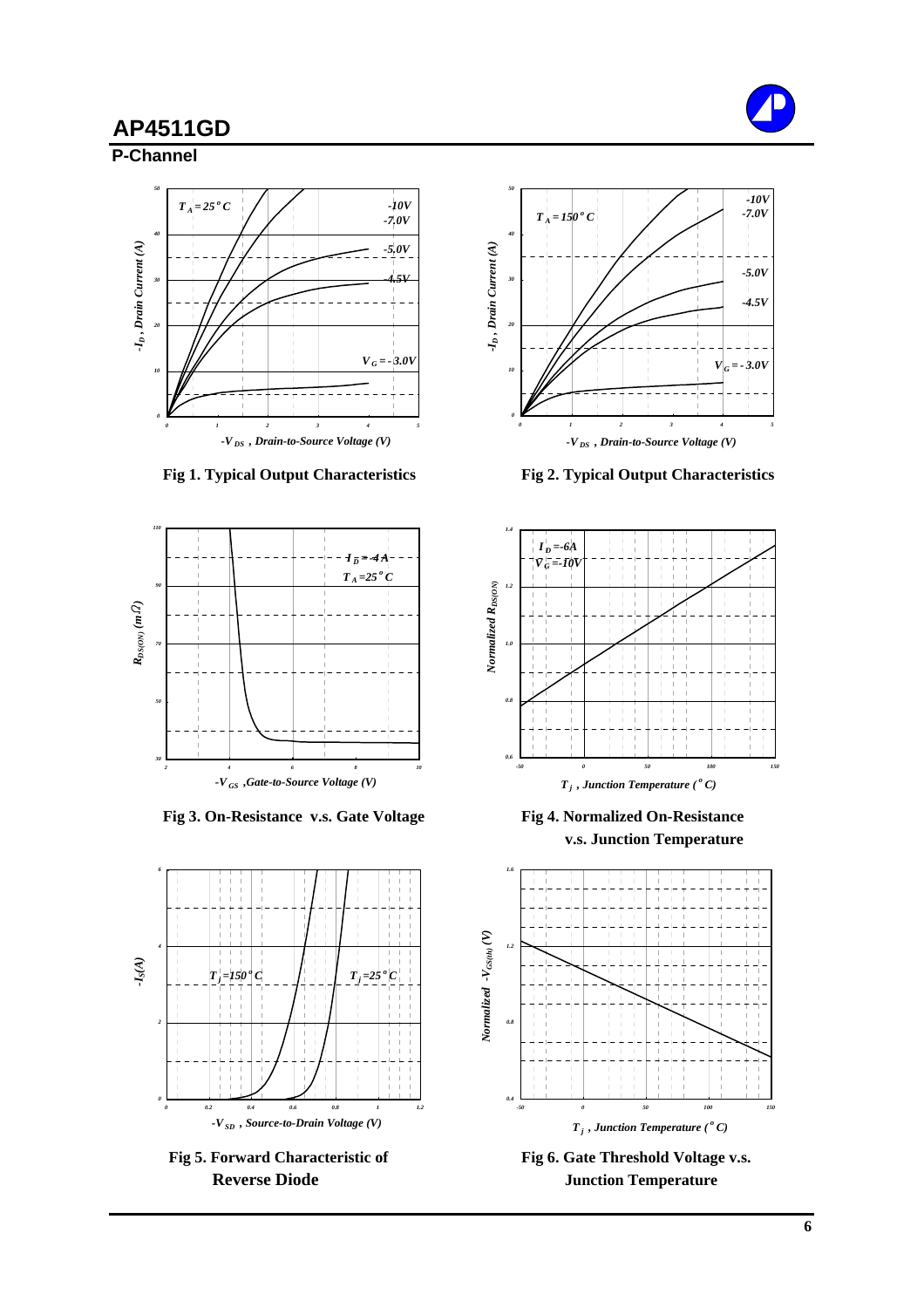







**Fig 7. Gate Charge Characteristics Fig 8. Typical Capacitance Characteristics**



Fig 9. Maximum Safe Operating Area Fig 10. Effective Transient Thermal Impedance



 **Fig 11. Transfer Characteristics Fig 12. Gate Charge Waveform**